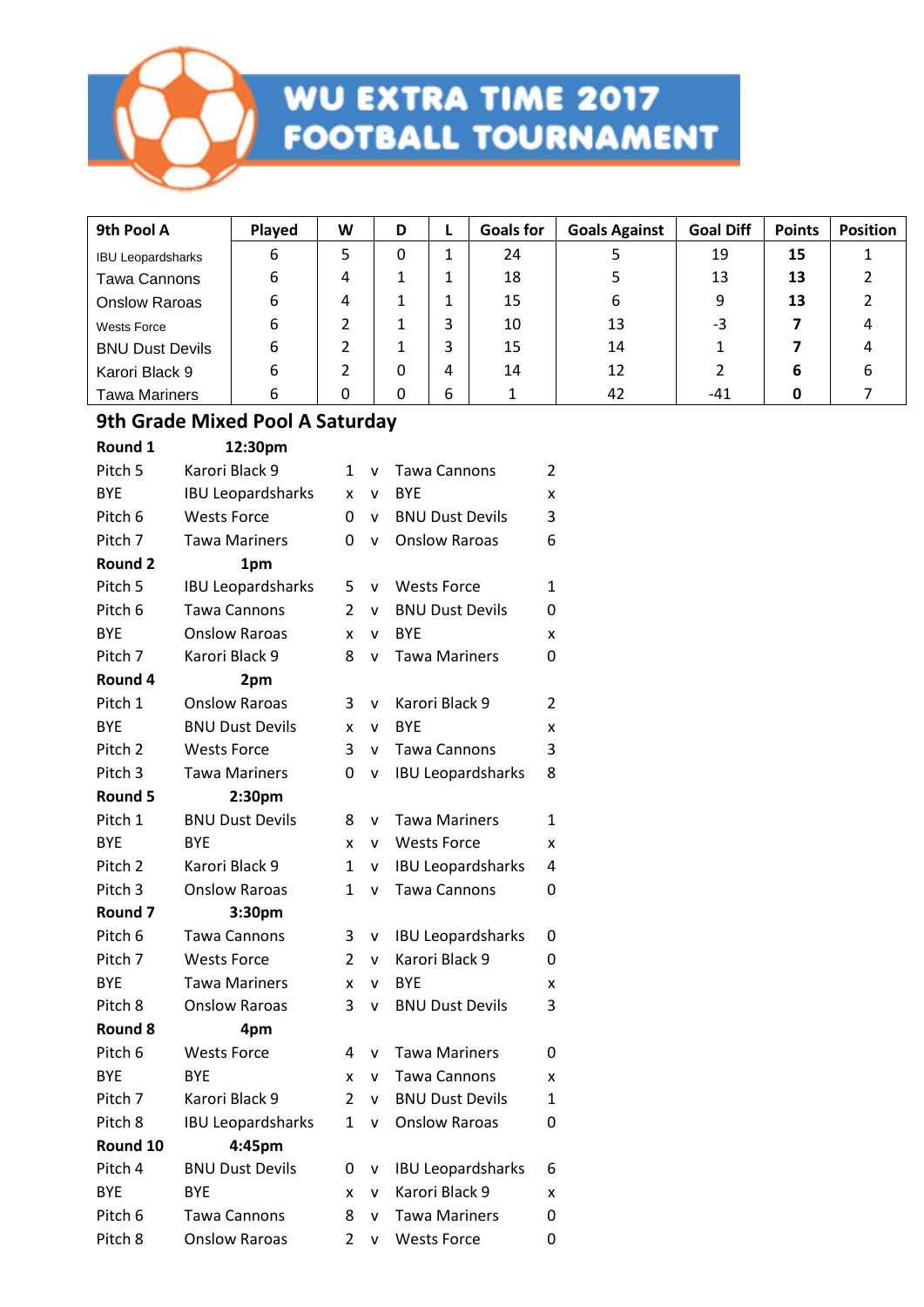

| 9th Pool B                    | <b>Played</b> | W | D |          | <b>Goals for</b> | <b>Goals Against</b> | <b>Goal Diff</b> | <b>Points</b> | Position |
|-------------------------------|---------------|---|---|----------|------------------|----------------------|------------------|---------------|----------|
| Avengers                      |               | 4 |   | $\Omega$ | 16               |                      | 12               | 13            |          |
| Seatoun AFC                   |               | 3 |   | $\Omega$ | 19               |                      | 17               | 11            |          |
| <b>WUFC Diamonds</b>          | 5             | 3 | 0 | 2        | 10               | 10                   |                  | 9             |          |
| The Mullets                   | כ             |   |   |          | 15               | 10                   |                  |               | 4        |
| Rockets                       |               |   | 0 | 4        |                  | 14                   | -7               | 3             |          |
| <b>Wellington United City</b> |               |   |   | 5        |                  | 28                   | -27              | 0             |          |

### **9th Grade Mixed Pool B Saturday**

| Round 1            | 12:30pm                       |                |   |                               |                |
|--------------------|-------------------------------|----------------|---|-------------------------------|----------------|
| Pitch 4            | Rockets                       | 1              | v | The Mullets                   | 4              |
| Pitch 8            | Avengers                      | 8              | v | <b>Wellington United City</b> | 0              |
| Pitch 10           | <b>WUFC Diamonds</b>          | 0              | v | Seatoun AFC                   | $\overline{4}$ |
| <b>Round 2</b>     | 1pm                           |                |   | <b>BYE</b>                    |                |
| Round 3            | 1:30pm                        |                |   |                               |                |
| Pitch 9            | Avengers                      | 3              | v | <b>WUFC Diamonds</b>          | $\mathbf{1}$   |
| Pitch 10           | <b>Wellington United City</b> | 0              | v | The Mullets                   | 5              |
| Pitch 11           | Rockets                       | 0              | v | Seatoun AFC                   | 5              |
| Round 4            | 2pm                           |                |   |                               |                |
| Round 5            | 2:30pm                        |                |   |                               |                |
| Pitch 9            | <b>Wellington United City</b> | 0              | v | <b>WUFC Diamonds</b>          | 3              |
| Pitch 10           | Rockets                       | 0              | v | Avengers                      | $\mathbf{1}$   |
| Pitch 11           | The Mullets                   | $\overline{2}$ | v | Seatoun AFC                   | $\overline{2}$ |
| Round 6            | 3pm                           |                |   | <b>BYE</b>                    |                |
| <b>Round 7</b>     | 3:30pm                        |                |   |                               |                |
| Pitch 1            | <b>WUFC Diamonds</b>          | 3              | v | The Mullets                   | 1              |
| Pitch <sub>2</sub> | Seatoun AFC                   | 0              | v | Avengers                      | 0              |
| Pitch 3            | <b>Wellington United City</b> | $\mathbf{1}$   | v | Rockets                       | 4              |
|                    |                               | x              | v |                               | x              |
| <b>Round 8</b>     | 4pm                           |                |   | <b>BYE</b>                    |                |
| Round 9            | 4:30pm                        |                |   |                               |                |
| Pitch 1            | Seatoun AFC                   | 8              | ۷ | <b>Wellington United City</b> | 0              |
| Pitch <sub>2</sub> | The Mullets                   | 3              | v | Avengers                      | 4              |
| Pitch 3            | <b>WUFC Diamonds</b>          | 3              |   | Rockets                       | $\overline{2}$ |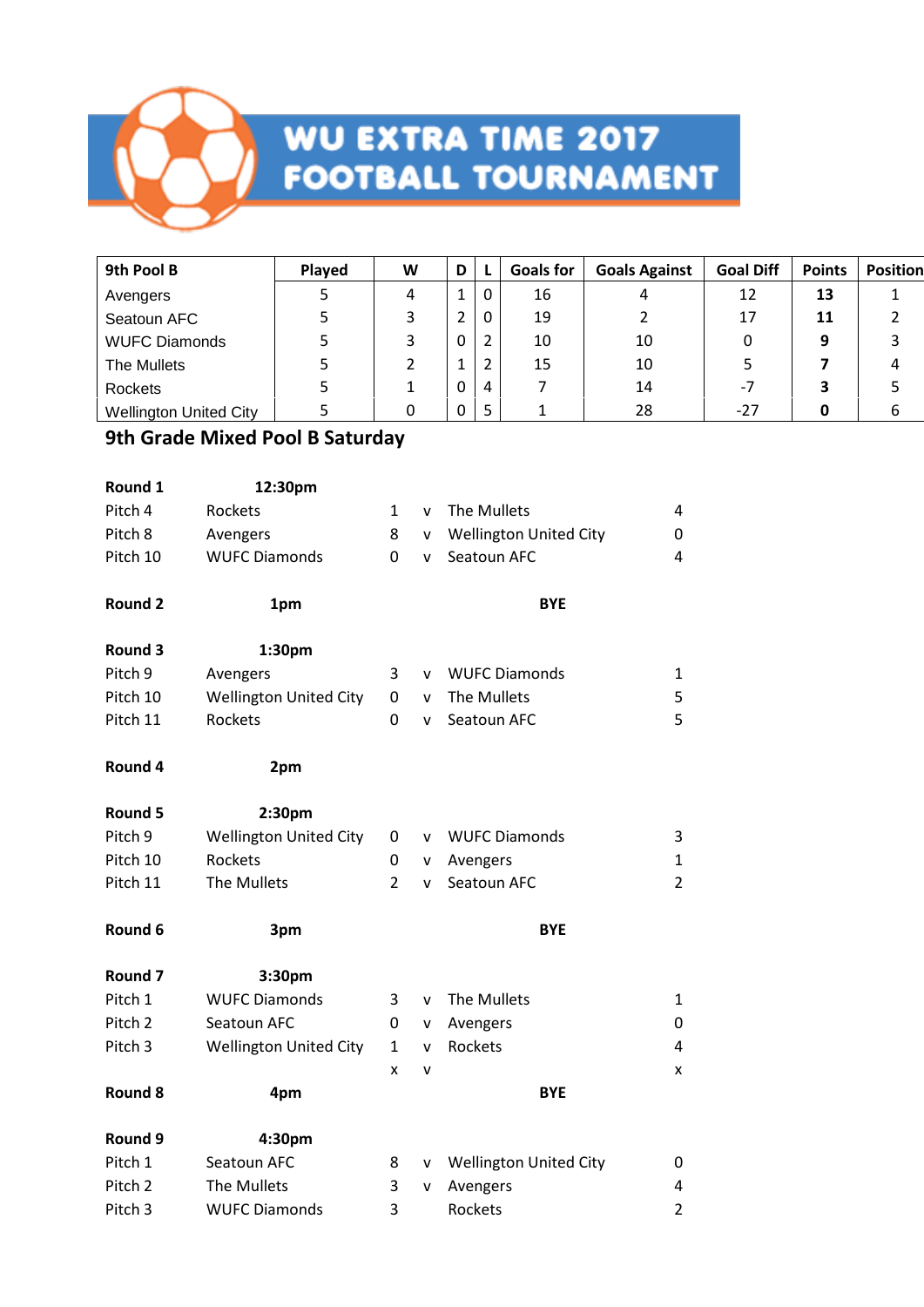

| 10th Pool A                               | Played | W  | D           |   | <b>Goals for</b> | Goals<br><b>Against</b> | Goal<br><b>Diff</b> | <b>Points</b> | <b>Position</b> |
|-------------------------------------------|--------|----|-------------|---|------------------|-------------------------|---------------------|---------------|-----------------|
| <b>IBU Tigersharks</b>                    | 4      | 4  | $\mathbf 0$ | 0 | 19               |                         | 17                  | 12            |                 |
| <b>WU Stars</b><br><b>Western Suburbs</b> | 4      | 3  | 0           |   | 10               | 6                       | 4                   | 9             |                 |
| <b>Mavericks</b>                          | 4      | T  | 1           |   |                  |                         | $-2$                | 4             |                 |
| Seatoun Sharks                            |        | J. | 1           |   | 6                | 13                      | $-7$                | 4             |                 |
| Tawa Pythons                              | 4      | 0  | 0           | 4 |                  | 13                      | $-12$               | 0             |                 |

#### **10th Grade Mixed Pool A Saturday**

| Round 1            | 12:30pm                            |              |          | <b>BYE</b>                                       |                |
|--------------------|------------------------------------|--------------|----------|--------------------------------------------------|----------------|
| <b>Round 2</b>     | 1pm                                |              |          |                                                  |                |
|                    |                                    |              |          | <b>Western Suburbs</b>                           |                |
| Pitch 1            | Tawa Pythons                       | 0            | v.       | Mavericks                                        | $\mathbf{1}$   |
| Pitch <sub>2</sub> | <b>IBU Tigersharks</b>             | 8            | <b>V</b> | Seatoun Sharks                                   | 0              |
| <b>BYE</b>         | <b>WU Stars</b>                    | x            | v        | <b>BYE</b>                                       | X              |
| Round 3            | 1:30pm                             |              |          |                                                  |                |
| Pitch 1            | <b>WU Stars</b>                    | 0            | V.       | <b>IBU Tigersharks</b><br><b>Western Suburbs</b> | $\overline{c}$ |
| <b>BYE</b>         | <b>BYE</b>                         | x            | <b>V</b> | Mavericks                                        | X              |
| Pitch <sub>2</sub> | Tawa Pythons                       | 0            | V        | Seatoun Sharks                                   | 3              |
| Round 4            | 2pm                                |              |          |                                                  |                |
|                    | Western                            |              |          |                                                  |                |
|                    | Suburbs                            |              |          |                                                  |                |
| Pitch 4            | <b>Mavericks</b>                   | $\mathbf{1}$ | v        | <b>WU Stars</b>                                  | $\overline{2}$ |
| Round 5            | 2:30pm                             |              |          |                                                  |                |
| Pitch 4            | Tawa Pythons<br>Western<br>Suburbs | 0            | v        | <b>IBU Tigersharks</b>                           | 5              |
| Pitch 5            | <b>Mavericks</b>                   | $\mathbf{1}$ |          | v Seatoun Sharks                                 | $\mathbf{1}$   |
| Round 6            | 3pm                                |              |          |                                                  |                |
| Pitch 5            | Seatoun Sharks                     | 2            | v        | <b>WU Stars</b>                                  | 4              |
| Round <sub>7</sub> | 3:30pm                             |              |          |                                                  |                |
| Pitch 4            | <b>IBU Tigersharks</b>             | 4            |          | <b>Western Suburbs</b><br>Mavericks              | $\overline{c}$ |
|                    |                                    |              | v.       |                                                  |                |
| Pitch <sub>5</sub> | Tawa Pythons                       | $\mathbf 1$  | V        | <b>WU Stars</b>                                  | $\overline{4}$ |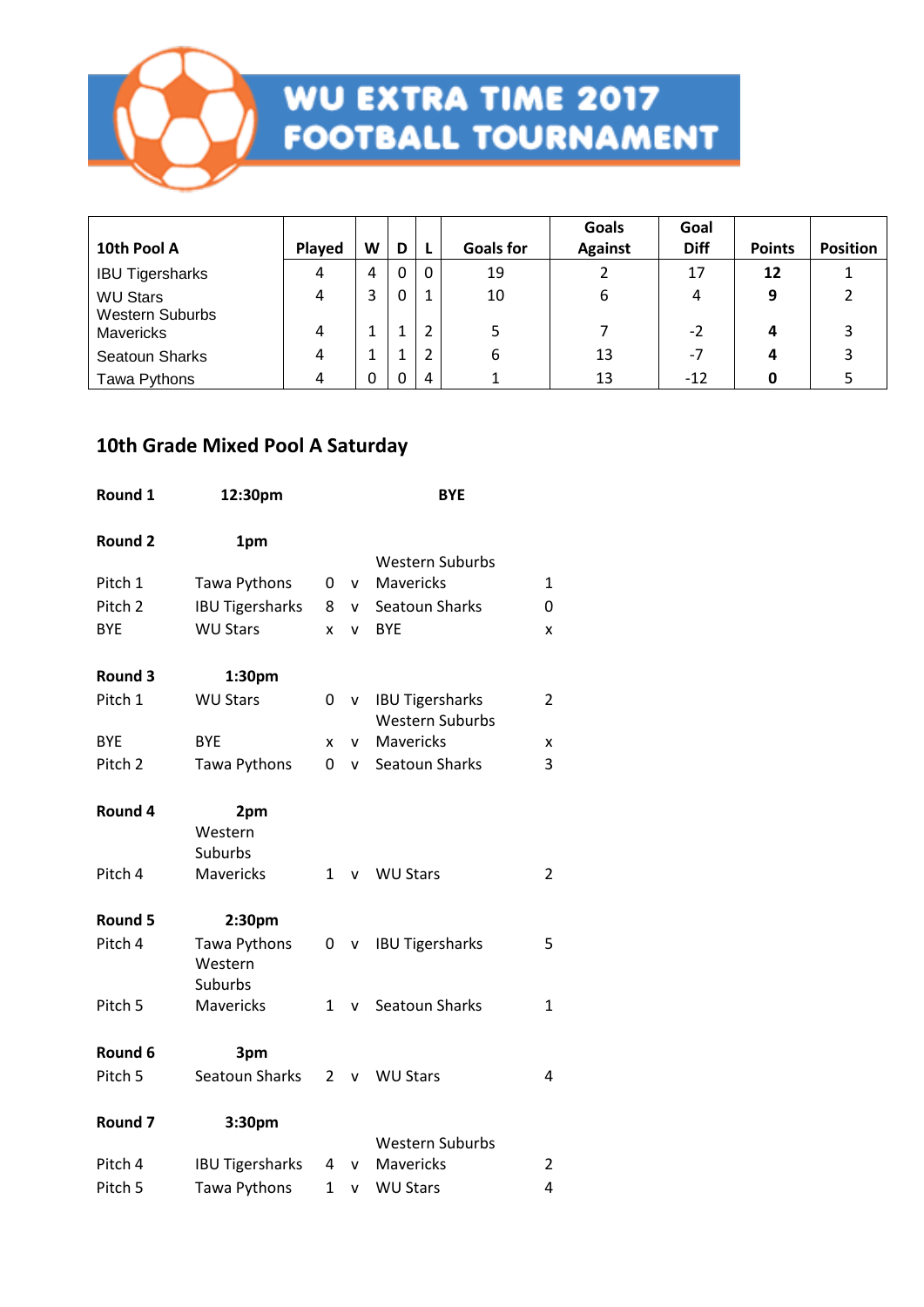

| 10th Pool B                              | Played | W       | D            |   | <b>Goals for</b> | Goals<br><b>Against</b> | Goal<br><b>Diff</b> | <b>Points</b> | <b>Position</b> |
|------------------------------------------|--------|---------|--------------|---|------------------|-------------------------|---------------------|---------------|-----------------|
| Naenae Kiwis                             |        | 3       |              | 1 | 9                | 8                       |                     | 10            |                 |
| <b>Hammerheads</b>                       | 5      | 3       | $\mathbf{0}$ | 2 | 10               | 14                      | $-4$                | 9             |                 |
| <b>Upper Hutt Bears</b>                  |        | 2       |              |   | 10               | 8                       |                     |               |                 |
| Karori Knights<br><b>Western Suburbs</b> | 5      | 2       |              |   |                  | 6                       |                     |               |                 |
| <b>Gladiators</b>                        | 5      | 1       | 2            | 2 | 15               | 13                      |                     |               |                 |
| North Wellington Heat                    |        | ٠<br>J. |              | 3 |                  |                         | $-2$                | 4             |                 |

### **10th Grade Mixed Pool B Saturday**

| Round 1            | 12:30pm                           |                |   |                                   |                |
|--------------------|-----------------------------------|----------------|---|-----------------------------------|----------------|
| Pitch 1            | Naenae Kiwis                      | $\mathbf{1}$   | v | <b>Upper Hutt Bears</b>           | $\mathbf 1$    |
| Pitch <sub>2</sub> | Karori Knights                    | $\mathbf{1}$   | v | Hammerheads                       | $\overline{2}$ |
| Pitch <sub>3</sub> | <b>Western Suburbs Gladiators</b> | $\mathbf{1}$   | v | North Wellington Heat             | $\mathbf{1}$   |
| Round 2            | 1pm                               |                |   | <b>BYE</b>                        |                |
| Round 3            | 1:30pm                            |                |   |                                   |                |
| Pitch 3            | Karori Knights                    | $\overline{2}$ | v | <b>Western Suburbs Gladiators</b> | $\overline{2}$ |
| Pitch 4            | Hammerheads                       | 0              | v | <b>Upper Hutt Bears</b>           | 5              |
| Pitch 5            | Naenae Kiwis                      | $\overline{2}$ | v | North Wellington Heat             | $\mathbf{1}$   |
| Round 4            | 2pm                               |                |   |                                   |                |
| Pitch 5            | Hammerheads                       | 5              | v | <b>Western Suburbs Gladiators</b> | 4              |
| Pitch 6            | Naenae Kiwis                      | $\mathbf{1}$   | v | Karori Knights                    | 0              |
| Pitch 7            | <b>Upper Hutt Bears</b>           | 0              | v | North Wellington Heat             | $\overline{2}$ |
| Round 5            | 2:30pm                            |                |   | <b>BYE</b>                        |                |
| Round 6            | 3pm                               |                |   |                                   |                |
| Pitch 1            | <b>Western Suburbs Gladiators</b> | 2              | v | <b>Upper Hutt Bears</b>           | 3              |
| Pitch 2            | North Wellington Heat             | 0              | v | Karori Knights                    | $\mathbf{1}$   |
| Pitch 3            | Hammerheads                       | 0              | v | Naenae Kiwis                      | 3              |
| Round <sub>7</sub> | 3:30pm                            |                |   | <b>BYE</b>                        |                |
| <b>Round 8</b>     | 4pm                               |                |   |                                   |                |
| Pitch 4            | North Wellington Heat             | $\mathbf{1}$   | v | Hammerheads                       | 3              |
| Pitch 5            | <b>Upper Hutt Bears</b>           | 1              | v | Karori Knights                    | 3              |
| Pitch 10           | <b>Western Suburbs Gladiators</b> | 6              | v | Naenae Kiwis                      | $\overline{2}$ |